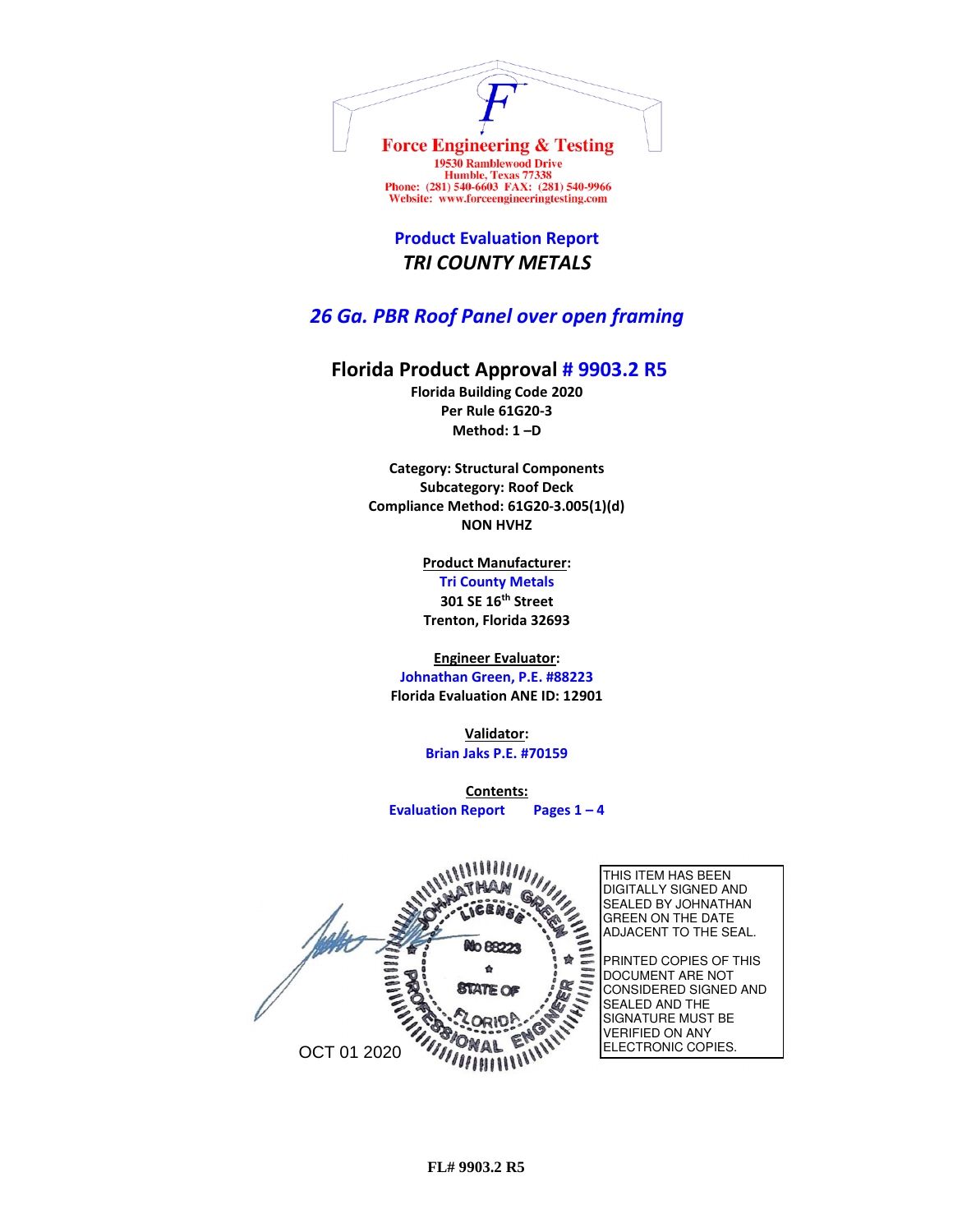|                                  | <b>Force Engineering &amp; Testing</b>                                                                                                        |
|----------------------------------|-----------------------------------------------------------------------------------------------------------------------------------------------|
|                                  | <b>19530 Ramblewood Drive</b><br>Humble, Texas 77338<br>Phone: (281) 540-6603 FAX: (281) 540-9966<br>Website: www.forceengineeringtesting.com |
| <b>Compliance Statement:</b>     | The product as described in this report has demonstrated compliance with the<br>Florida Building Code 2020, Sections 1504.3.2, 1504.7.        |
| <b>Product Description:</b>      | PBR Roof Panel, 26 Ga. Steel, 36" Wide, through fastened structural roof panel.<br>Structural Application.                                    |
| <b>Panel Material/Standards:</b> | Material: Min. 26 Ga. Steel, conforming to Florida Building Code 2020 Section<br>1507.4.3. Paint finish optional.                             |

Yield Strength: Min. 50.0 ksi Corrosion Resistance: Panel Material shall comply with Florida Building Code 2020, Section 1507.4.3.

36" maximum coverage

Rib Height: 1-1/4" major rib at 12" O.C.

sealer washer at 20" O.C.

Building Code 2020.

**Panel Dimension(s):** Thickness: 0.0185<sup>"</sup> min.<br>Width: 36<sup>"</sup> maximun

**Panel Fastener:**  $\#12-14 \times 1-1/4$ " HWH SD with sealing washing or approved equal at 12"-12" +12"

**Substrate Description:** Min. 16 Ga. Steel Framing. Framing must be designed in accordance w/ Florida

**Allowable Design Pressures:**

 **Table "A"**

| <b>Maximum Design Pressure:</b> | $-45.0$ psf       | $+55.0$ psf       |
|---------------------------------|-------------------|-------------------|
| <b>Fastener Pattern:</b>        | $12" - 12" - 12"$ | $12" - 12" - 12"$ |
| <b>Fastener Spacing:</b>        | $5' - 0''$ O.C.   | $5' - 0''$ O.C.   |

Corrosion Resistance: Per Florida Building Code 2020, Section 1507.4.4.

fastener pattern. Panel side laps fastened together w/ ¼-14 x 7/8" HWH SD w/

\*Design Pressure includes a Safety Factor = 2.0.

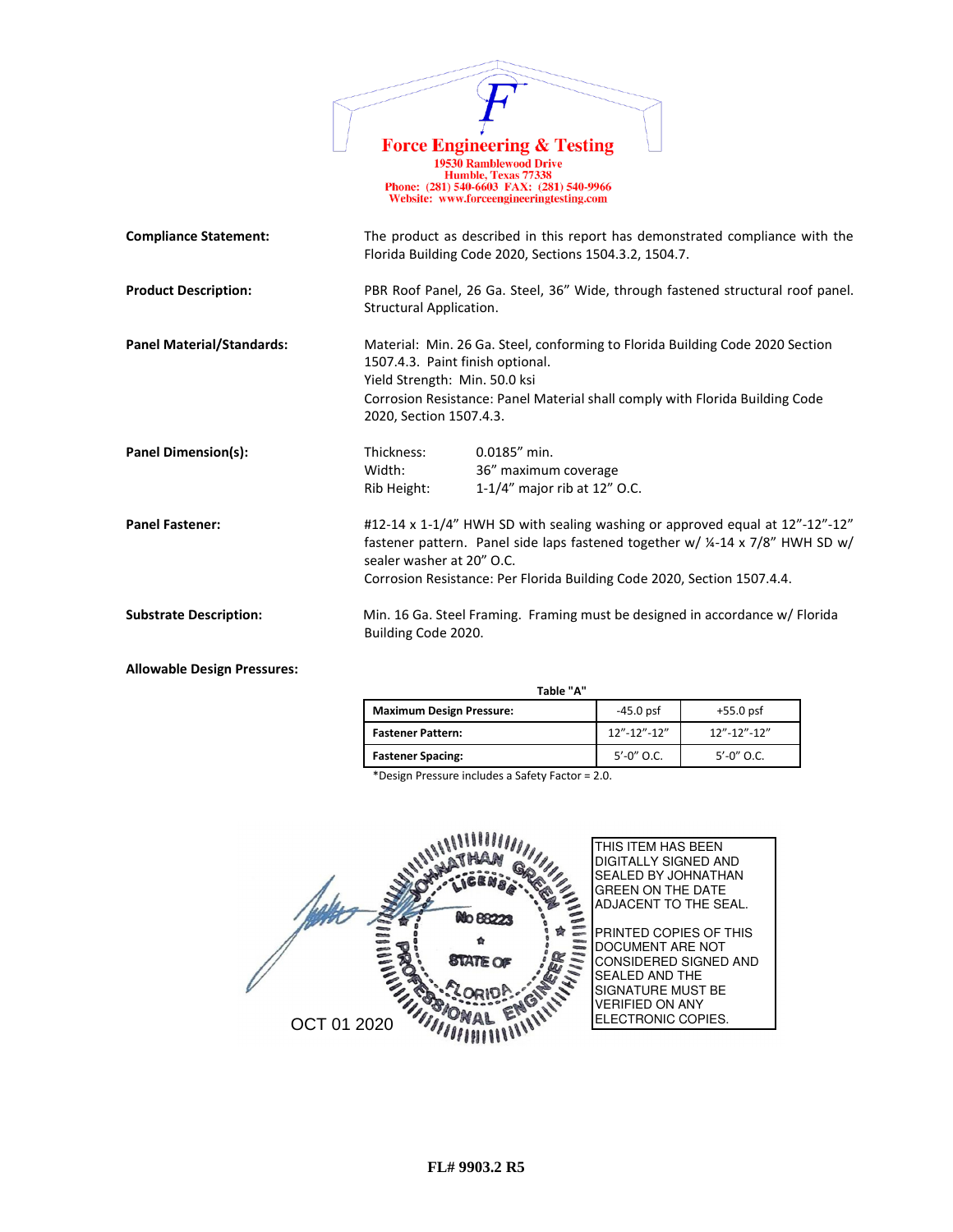

Force Engineering & Testing<br>
19530 Ramblewood Drive<br>
Humble, Texas 77338<br>
Phone: (281) 540-6603 FAX: (281) 540-9966<br>
Website: www.forceengineeringtesting.com

| <b>Code Compliance:</b>           | The product described herein has demonstrated compliance with<br>The Florida Building Code 2020, Section 1504.3.2, 1504.7.                                                                                                                                                                                                                                                                                                       |  |  |
|-----------------------------------|----------------------------------------------------------------------------------------------------------------------------------------------------------------------------------------------------------------------------------------------------------------------------------------------------------------------------------------------------------------------------------------------------------------------------------|--|--|
| <b>Evaluation Report Scope:</b>   | The product evaluation is limited to compliance with the structural wind load<br>requirements of the Florida Building Code 2020, as relates to Rule 61G20-3.                                                                                                                                                                                                                                                                     |  |  |
| <b>Performance Standards:</b>     | The product described herein has demonstrated compliance with:<br>ASTM E 1592-05 (2012) Test method for structural performance of<br>sheet metal roof and siding systems by uniform static air pressure<br>difference.<br>FM 4471-92 - Foot Traffic Resistance Test.<br>٠                                                                                                                                                        |  |  |
| <b>Reference Data:</b>            | 1. ASTM E 1592-01<br>Force Engineering & Testing, Inc. (FBC Organization # TST-5328)<br>Report No. 136-0393T-07A,B<br>2.<br>FM 4471-10, Section 4.4 Foot Traffic Resistance Test<br>Force Engineering & Testing, Inc. (FBC Organization # TST-5328)<br>Report No. 136-0173T-12E<br>Certificate of Independence<br>3.<br>By Johnathan Green, P.E. (No. 88223) @ Force Engineering & Testing<br>(FBC Organization # ANE ID: 12901) |  |  |
| <b>Test Standard Equivalency:</b> | The ASTM E 1592-01 test standard is equivalent to the ASTM E 1592-05 (2012)<br>test standard.                                                                                                                                                                                                                                                                                                                                    |  |  |
|                                   | The FM 4471-10, Foot Traffic Resistance test standard is equivalent to the<br>FM 4471-92, Foot Traffic Resistance test standard.                                                                                                                                                                                                                                                                                                 |  |  |
| <b>Quality Assurance Entity:</b>  | The manufacturer has established compliance of roof panel products in<br>accordance with the Florida Building Code and Rule 61G20-3.005 (3) for<br>manufacturing under a quality assurance program audited by an approved<br>quality assurance entity.                                                                                                                                                                           |  |  |
| <b>Minimum Slope Range:</b>       | Minimum Slope shall comply with Florida Building Code 2020, including Section<br>1507.4.2 and in accordance with Manufacturers recommendations. For slopes<br>less than 3:12, lap sealant must be used in the panel side laps.                                                                                                                                                                                                   |  |  |
| Installation:                     | Install per manufacturer's recommended details.                                                                                                                                                                                                                                                                                                                                                                                  |  |  |
|                                   | $A$ <b><math>B</math></b> $B$ $A$<br>THIS ITEM HAS BEEN<br>DIGITALLY SIGNED AND<br>SEALED BY JOHNATHAN<br><b>GREEN ON THE DATE</b><br>ADJACENT TO THE SEAL.<br>මීට පිපිට<br>PRINTED COPIES OF THIS<br>DOCUMENT ARE NOT<br>CONSIDERED SIGNED AND<br><b>SEALED AND THE</b><br><b>SIGNATURE MUST BE</b><br><b>VERIFIED ON ANY</b>                                                                                                   |  |  |

**FL# 9903.2 R5**

ELECTRONIC COPIES.

OCT 01 2020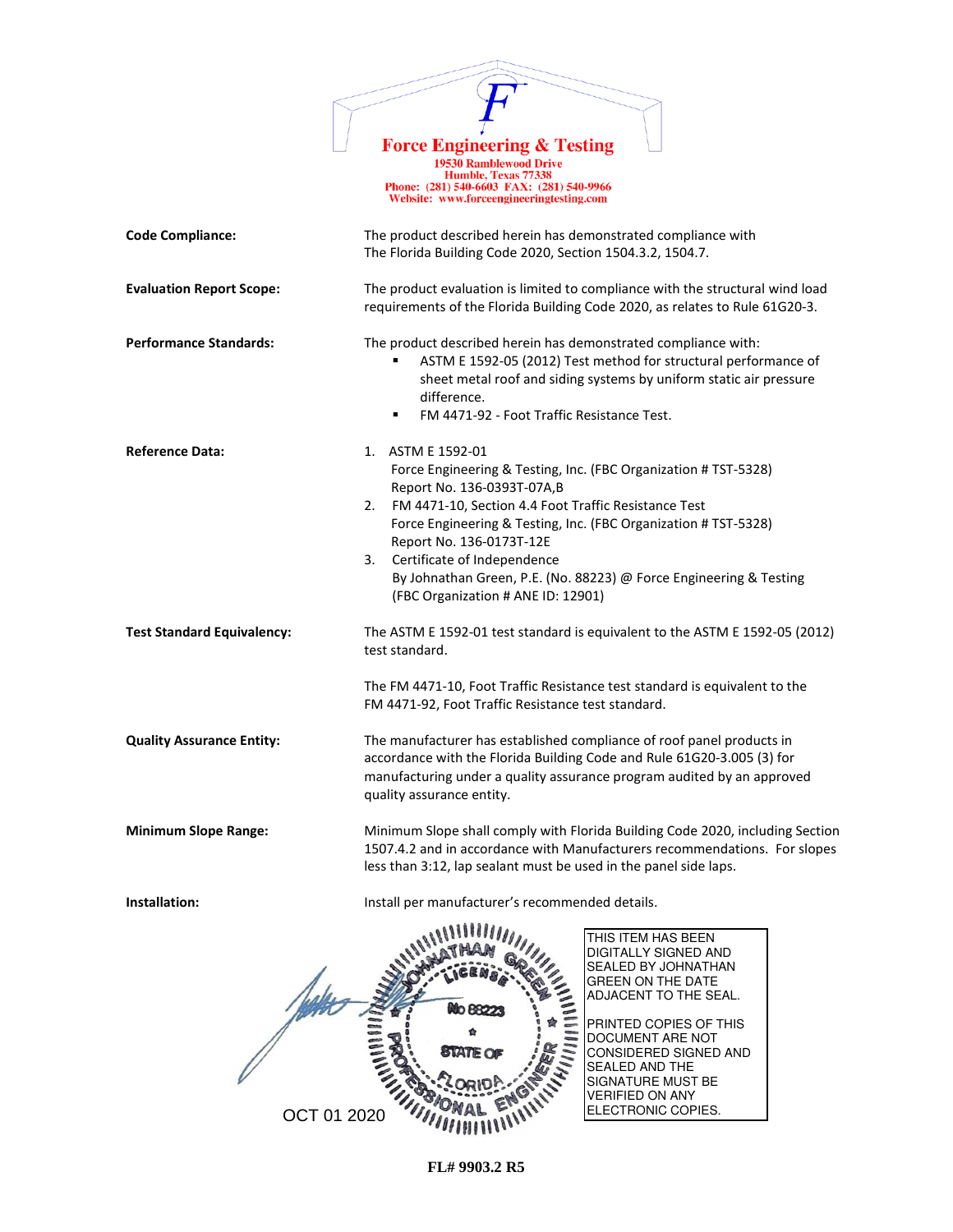

19730 Ramblewood Drive<br>
Humble, Texas 77338<br>
Phone: (281) 540-6603 FAX: (281) 540-9966<br>
Website: www.forceengineeringtesting.com

| Insulation:                            | Manufacturer's approved product (Optional)                                                                                                                                                                                                                                                                                                                                                                                                                                                                                                                                                                                              |
|----------------------------------------|-----------------------------------------------------------------------------------------------------------------------------------------------------------------------------------------------------------------------------------------------------------------------------------------------------------------------------------------------------------------------------------------------------------------------------------------------------------------------------------------------------------------------------------------------------------------------------------------------------------------------------------------|
| <b>Roof Panel Fire Classification:</b> | Fire classification is not part of this acceptance.                                                                                                                                                                                                                                                                                                                                                                                                                                                                                                                                                                                     |
| <b>Shear Diaphragm:</b>                | Shear diaphragm values are outside the scope of this report.                                                                                                                                                                                                                                                                                                                                                                                                                                                                                                                                                                            |
| <b>Design Procedure:</b>               | Based on the dimensions of the structure, appropriate wind loads are<br>determined using Chapter 16 of the Florida Building Code 2020 for roof cladding<br>wind loads. These component wind loads for roof cladding are compared to the<br>allowable pressure listed above. The design professional shall select the<br>appropriate erection details to reference in his drawings for proper fastener<br>attachment to his structure and analyze the panel fasteners for pullout and<br>pullover. Support framing must be in compliance with Florida Building Code 2020<br>Chapter 22 for steel, and Chapter 16 for structural loading. |